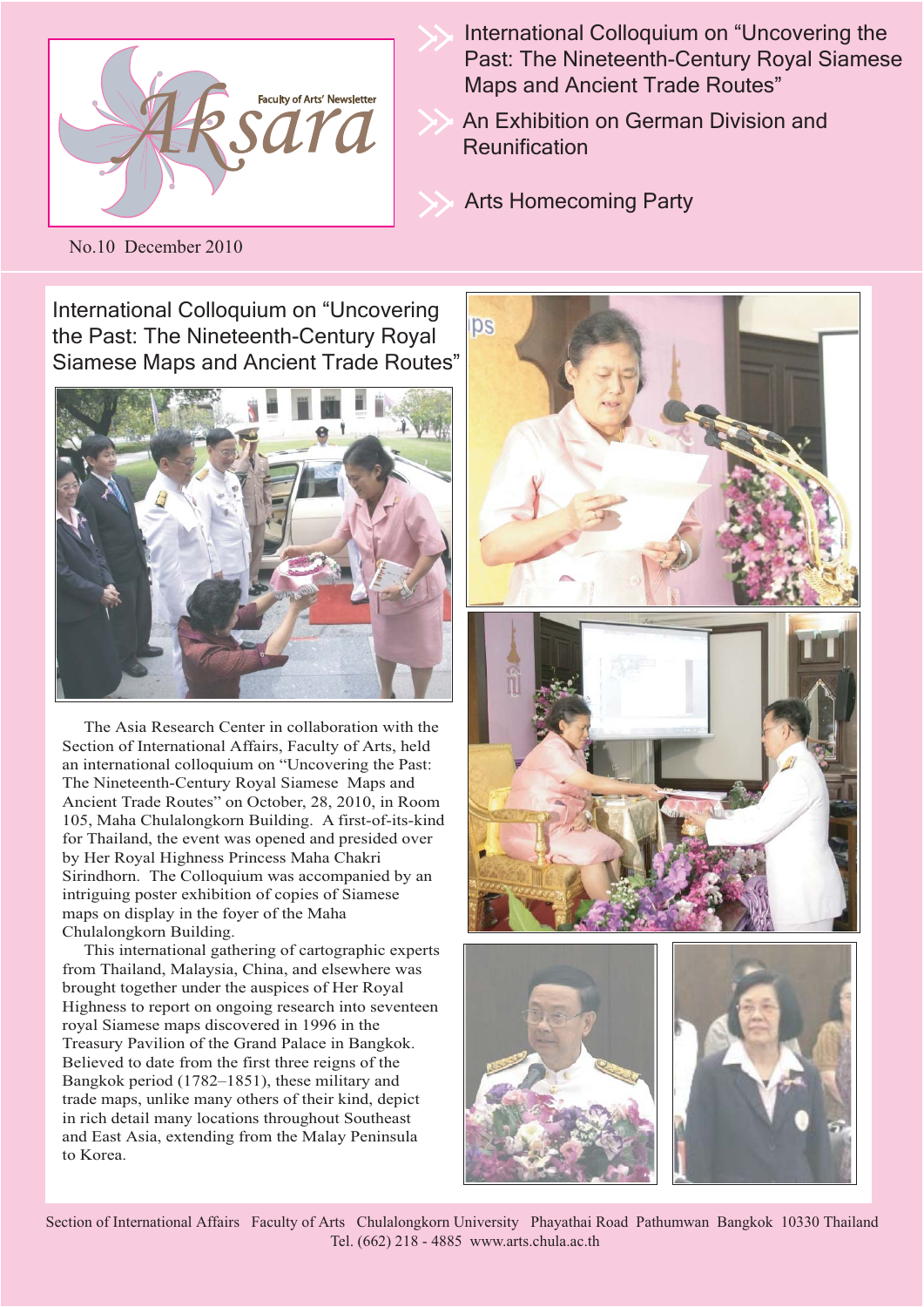## International Colloquium on "Uncovering the Past: The Nineteenth-Century Royal Siamese Maps and Ancient Trade Routes" (continued)



 The morning began with the arrival of Her Royal Highness Princess Maha Chakri Sirindhorn at the Maha Chulalongkorn Building to the strains of royal music. She took her place at the front of the elegantly appointed hall and was presented with the schedule for the event by the Dean of the Faculty of Arts, Assistant Professor Dr. Prapoj Asavavirulhakarn. The President of Chulalongkorn University, Professor Dr. Pirom Kamolratanakul, gave a briefing to Her Royal Highness. The Crown Princess then officially opened the event,

gracing the audience with her welcoming remarks before presenting several of the chief researchers with mementoes of the occasion. Among them were Dr. Man Zhimin, Dr. Zhang Weiran, and Dr. Yang Yuda, all from Fudan University in Shanghai, China, Dr. Kobkua Suwannathat-Pian from Malaysia, and Dr. Santanee Phasuk, and Khunying Wanna Sirivadhanabhakdi, a generous patron of the research project. Her Royal Highness then proceeded to the royal desk at the rear of the hall so that she could have an unobstructed view of the presentations to follow.

 The colloquium proper began with the topic of "Historical Toponyms and Names of Naval Trade Routes from Maps in the Royal Library of Siam." The emcee for the event was Associate Professor Surapeepan Chatraporn. She introduced the discussion leaders, Distinguished Scholar, Associate Professor Dr. Prapin Manomaiwibul and Dr. Santanee Phasuk, who in turn introduced the chief researchers, each of whom gave illuminating and enjoyable presentations. The specific subject of the colloquium was Map 14 of the set, a true work of art: a coastal map of Asia containing information on trade routes between Thailand and other countries in the early Rattanakosin Period.

 The Chinese researchers from Fudan University, all experts in historical geography, were commissioned by Her Royal Highness to investigate the annotations on the map, which include not only toponyms (place names) but also notes on sailing directions and other practical advice to navigators. Drs. Man, Zhang, and Yang noted that most of the place names on the map were of Chinese content, although recorded in Thai script—either a Thai transliteration of Chinese pronunciation, a Thai translation of the Chinese meaning of the name, or a blend of the two. They noted that they had been able to link most of the toponyms to known locations by investigating both present and past names (including old, folk names) of places on the map. The Fudan University researchers made a point of stating that this was one of the best navigation maps for China and its neighbors that they had ever seen in the course of their careers in historical cartography and that it revealed an amazingly high level of cartographic skill: for example, they noted that the shape of the Asian continent is extremely accurate. The map is also entirely unlike Chinese navigation maps of the same time period, pointing to a completely different school of cartography existing in Thailand.

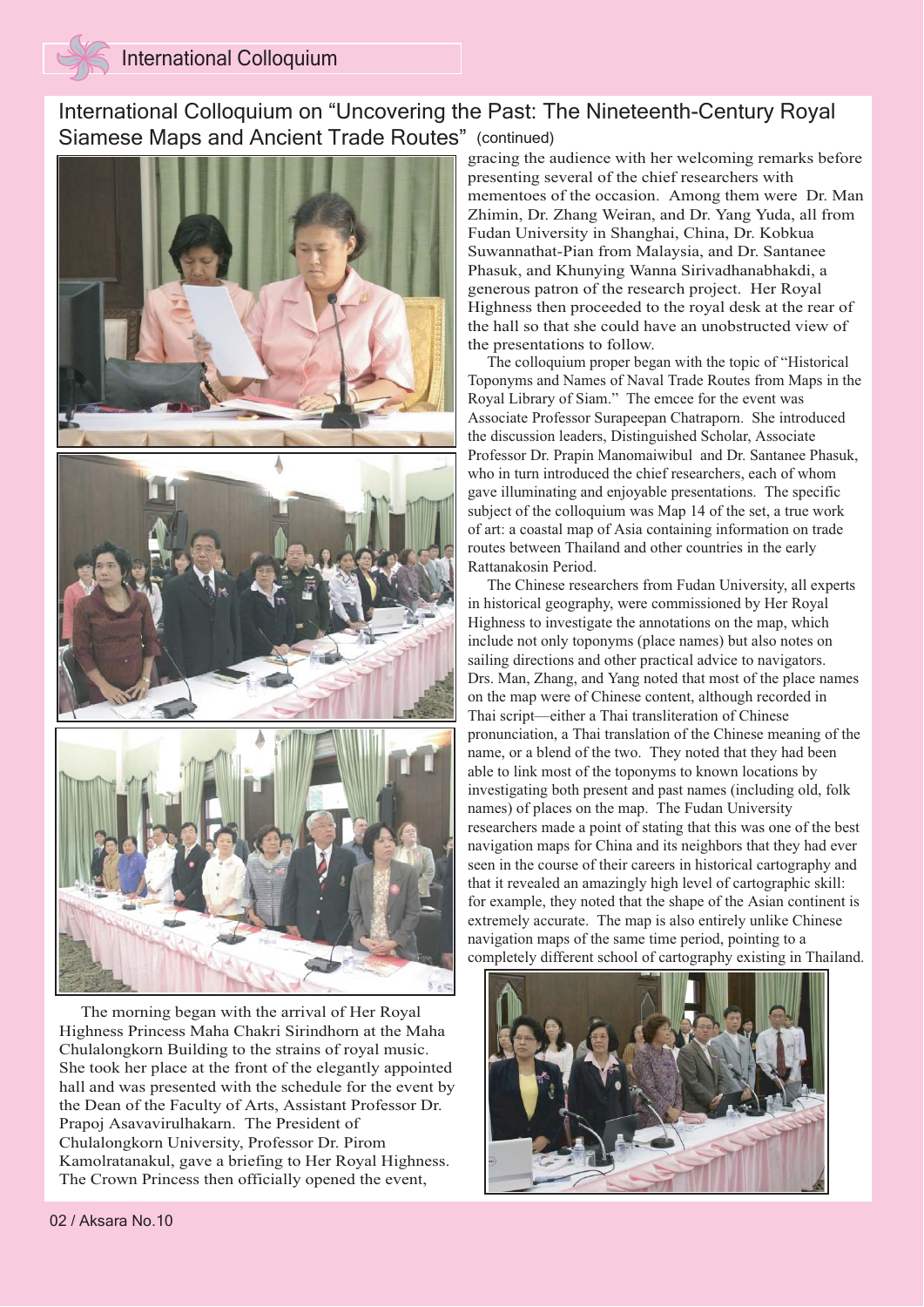## International Colloquium

International Colloquium on "Uncovering the Past: The Nineteenth-Century Royal Siamese Maps and Ancient Trade Routes" (continued)





 Dr. Kobkua then presented her research into the map's depiction of the coastline of the Malay Peninsula, comparing its contents to notes made by Sir John Bowring in 1857 and John Crawford in 1828 and hypothesizing that the map dates from about the period of King Taksin the Great, earlier than proposed by the Fudan University researchers. A lively debate then ensued, with the speakers exploring the question of the map's production date, pointing to various features that were established at known times. (For example, the map contains no mention of Hong Kong, which became a British colony in the late 1830s-- but the annotation marking the capital of Japan seems to read "Tokyo", not "Edo", suggesting a date later than 1868.) All were in agreement that the question of the map's date deserves further study.

 The presentations were followed by a question-and-answer session, in which the audience was invited to address queries to the research team. One question that arose concerned the makers of the seventeen royal maps-- who they might have been, and what role they might have served in the royal court. Her Royal Highness spoke up to provide some insightful and illuminating suggestions on this matter, to which the assembled participants listened with appreciation.



 After the morning session the Crown Princess viewed the exhibition on the royal maps in the foyer with interest. Then, Her Royal Highness retired to Room 111 in the Maha Chulalongkorn Building for luncheon with the chief researchers, administrators, and honorable guests. The colloquium participants were privileged to share the room for their buffet lunch. The luncheon room was artistically bedecked with pink, purple, and white flowers in standing vases and trellises at each corner, as well as sprays of orchids and other blossoms hanging in profusion from the walls and doors, transforming the room into a breathtaking floral wonderland. The air was replete with animated academic talk, smiles and occasional laughter as the scholars continued discussing the topic and other matters of mutual interest. The friendly atmosphere was augmented by enchanting Thai and Chinese melodies provided by the Arts Chamber Music Group and a Chinese cymbalo player. Pleased with the sweet melodies of the musicians, Her Royal Highness Princess Maha Chakri Sirindhorn, kindly summoned the students to an audience and graciously allowed the young musicians, who were all Arts freshmen, to be photographed with her prior to her departure. The Crown Princess's kindness brought much delight to these students who never dreamt they would be given such a royal privilege, which they will surely treasure as a precious and endearing moment in their lives.

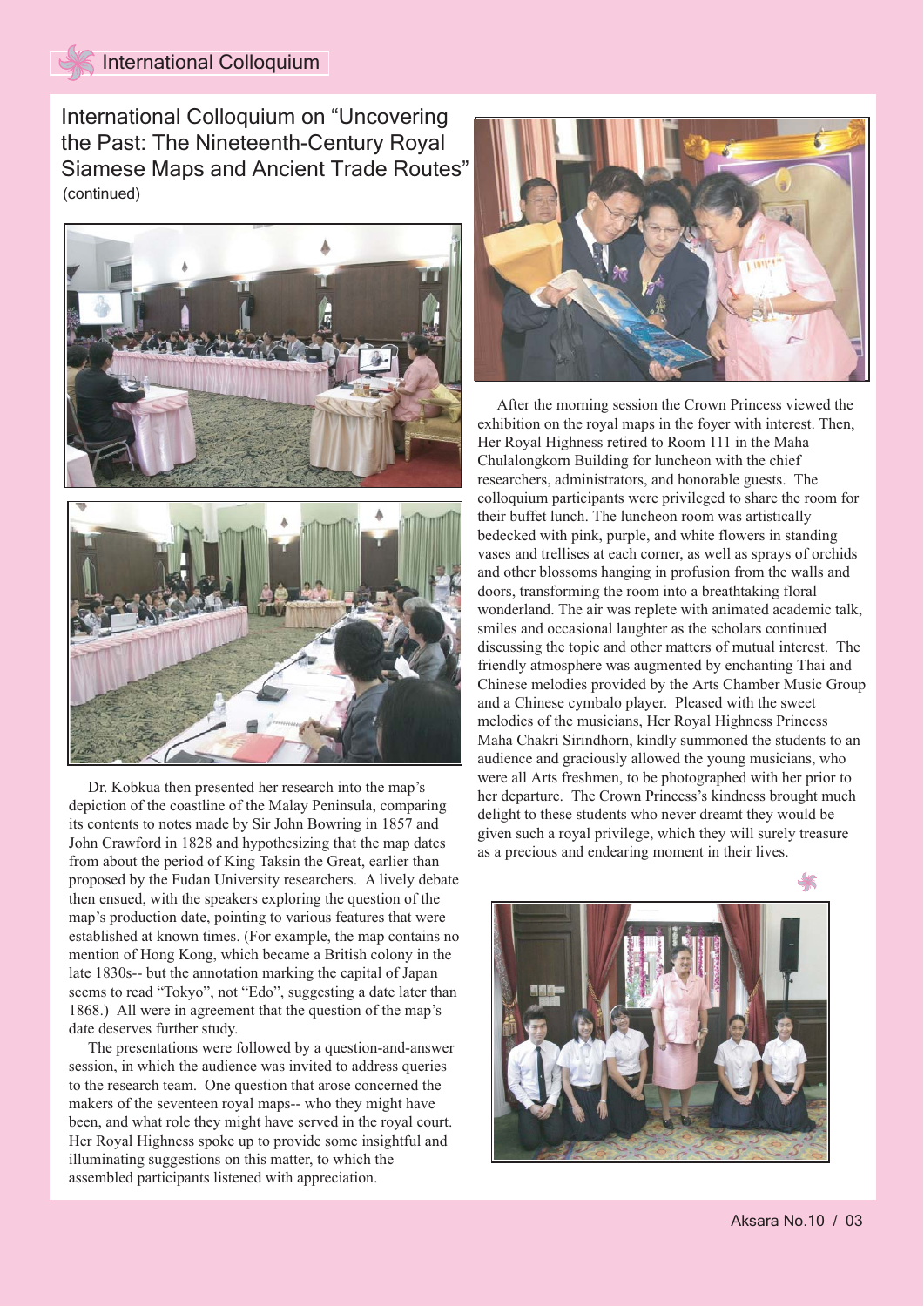#### An Exhibition

### An Exhibition on German Division and Reunification



 The International Affairs Section and the Humanities Information Center, Faculty of Arts, in collaboration with the German Embassy, held an exhibition on the history of German Division and Reunification from November 8 – 30, 2010 on the mezzanine level of the Maha Chakri Sirindhorn Building, the first exhibition to be housed in the Faculty's new state-of-the-art building. On the opening day of the exhibition, November 8, Assistant Professor Dr. Prapoj Asavavirulhakarn, Dean, Associate Professor Surapeepan Chatraporn, Deputy Dean for International Affairs, together with Associate Professor Dr. Kongkarn Tavetheekul, Deputy Dean for Administration, Assistant Professor Sunij Sutanthavibul, Deputy Dean for Academic Affairs, Ajarn Nenuphar Supavej, Deputy Dean for Quality Assurance, Professor Thanomnuan O'charoen, Director, The Chalermprakiat Center of Translation and Interpretation, Ms.Yupin Chanchareonsin, Director, Humanities Information Center, Assistant Professor Dr. Neungreudee Lohapon, Head, Department of Western Languages, and Assistant Professor Dr. Wilita Sriuranpong, Head, Section of the German Language, gave a warm welcome to H.E. Dr. Hanns Heinrich Schumacher, Ambassador of the Federal Republic of Germany, as well as the Deputy Chief of Mission and other diplomats from the German Embassy.

 Dignitaries, faculty members, students and guests began gathering in the foyer of the Maha Chakri Sirindhorn Building on this sunny morning shortly before the ceremony. At 10:00am, our student emcees, Ms. Nantamas Chatraporn and Mr. Akra Chowchong, speaking in English and German respectively, introduced the Dean of the Faculty of Arts, who gave a warm welcoming speech recalling two previous courtesy visits paid by the German Ambassador to our Faculty. Impressed that many still remembered his lecture about the uniqueness of the German Republic that he delivered last year, the Ambassador of the Federal Republic of Germany, showed great delight and cordiality before delivering another insightful 20-minute talk, with anecdotes drawn from his own personal experiences, on the history of the division of Germany after



World War II and its subsequent reunification after the fall of communism in 1989. In his speech, the Ambassador also stressed the supportive and friendly relationship between Thailand and Germany, which has endured for a good number of years.

 After the speeches, the Dean and the Ambassador performed the ribbon cutting ceremony at the base of the patio stairway leading to the mezzanine. Guests, faculty members, and students were then invited to follow the two dignitaries upstairs to view the photographs and enjoy the exhibition. In honour of the occasion, the German Embassy kindly provided attendees with souvenir CDs containing copies of all the photographs on display at the exhibition. In addition, with the compliments of the Embassy, participants got to taste delicious, authentic German food and pastries from a well-known German restaurant in Bangkok. The event thus gave not only academic food for thought but actual food for the stomach as well. Those who were fortunate enough to attend will never forget the friendly interaction between Germans and Thais in the relaxing and breezy atmosphere of the Maha Chakri Sirindhorn Building.



Aksara No.10 / 04